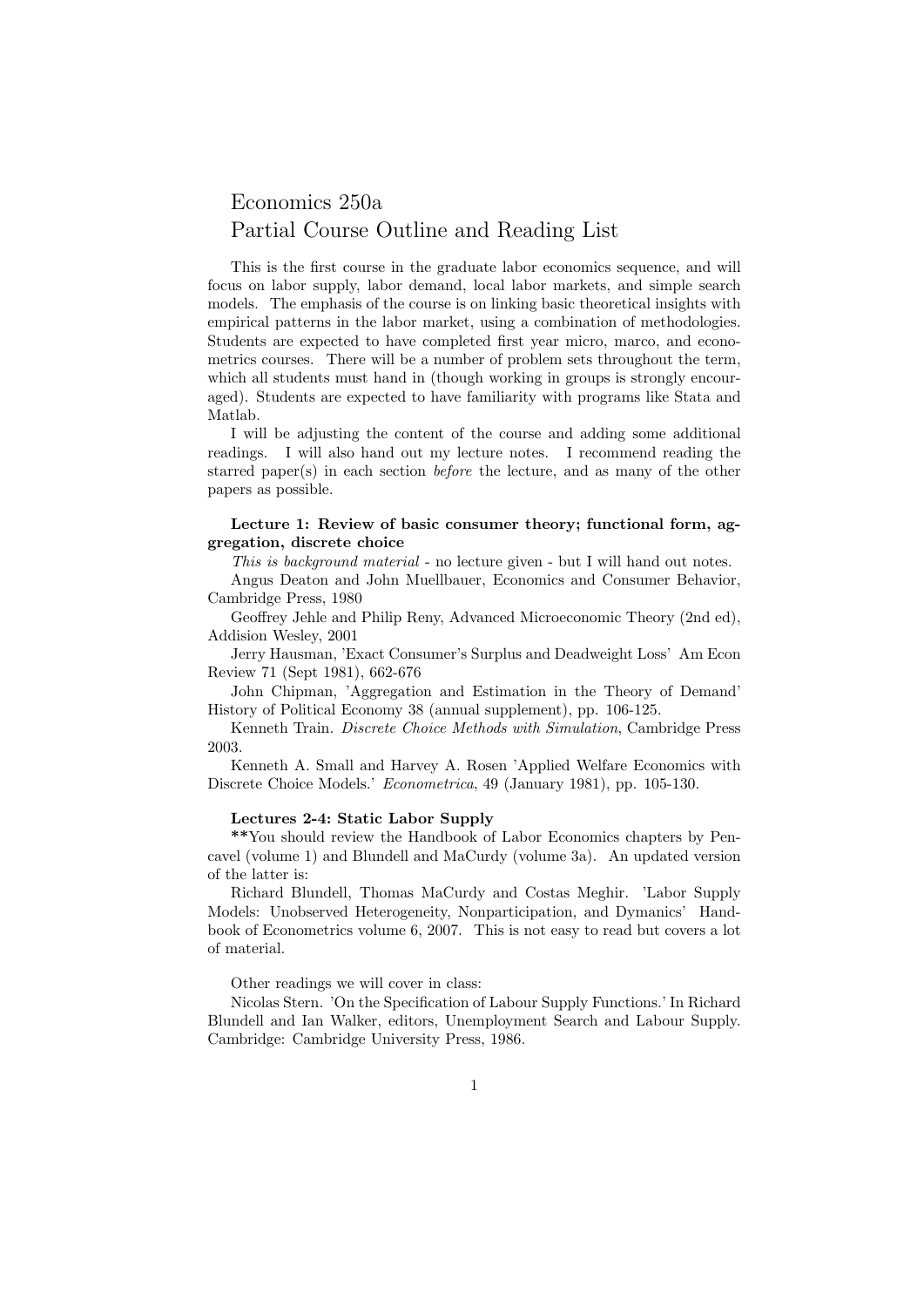James Heckman. 'Shadow Prices, Market Wages and Labor Supply.' Econometrica 42 (July 1974), pp. 679-694.

Orley Ashenfelter. 'Determining Participation in Income-Tested Social programs.' Journal of the American Statistical Association, Vol. 78, No. 383, September 1983.

John Abowd and Orley Ashenfelter. 'Anticipated Unemployment, Temporary Layoffs, and Compensating Wage Differentials'..In Sherwin Rosen, editor, Studies in Labor Markets. Chicago: University of Chicago Press (for NBER), 1981.

\*\*Emmanuel Saez. "Do Taxpayers Bunch at Kink Points?". AEJ Economic Policy 2 (August 2010): 180–212.

\*\*Guido W. Imbens, Donald B. Rubin, Bruce I. Sacerdote. 'Estimating the Effect of Unearned Income on Labor Earnings, Savings, and Consumption:Evidence from a Survey of Lottery Players.' Review of Econ Stats (Sept 2001): 778-794.

\*\* David Cesarini, Erik Lindqvist, Matthew J. Notowidigdo, and Robert Ostling. "The Effect of Wealth on Individual and Household Labor Supply: ¨ Evidence from Swedish Lotteries"

Available at: http://faculty.wcas.northwestern.edu/noto/research/CLNO labor supply.pdf Orley Ashenfelter, Kirk Doran and Bruce Schaller. 'A Shred of Credible Evidence on the Long Run Elasticity of Labor Supply'. Economica 77(308): 637-650 Available at NBE (WP  $\#15746$ ).

Jerry Hausman. 'The Econometrics of Nonlinear Budget Sets' Econometrica 53 (Nov 1985): 1255-1282.

Arthur van Soest 'Structural models of family labor supply: A discrete choice.' Journal of Human Resources 30 (Winter 1995).

Arthur van Soest, Marcel Das and Xiaodong Gong, 'A Structural Labour Supply Model with Flexible Preferences'. Journal of Econometrics 107 (2002), pp. 345-374.

As part of problem set  $#2$  you will also try to update the analysis in:

Thomas A. Mroz. "The Sensitivity of an Empirical Model of Married Women's Hours of Work to Economic and Statistical Assumptions." Econometrica, 55 (4) (July, 1987), pp. 765-799.

### Lectures 5-6: Dynamic Labor Supply

\*\*David Card. 'Intertemporal Labor Supply: An Assessment'. In Christopher Sims, editor, Advances in Econometrics, Sixth World Congresss (volume 2). Cambridge University Press, 1994 (nber version available on my web site).

Luigi Pistaferri. 'Anticipated and Unanticipated Wage Changes, Wage Risk, and Intertemporal Labor Supply.' JOLE 21 (3), 2003. pp. 729-754.

Thomas MaCurdy. 'An Empirical Model of Labor Supply in a Life Cycle Setting' JPE 89 (6) 1981, pp.1059-1085.

Joseph Altonji. 'Intertemporal Substitution in Labor Supply: Evidence from Micro Data'. JPE 94 (3, part 2) 1986, pp. S176-S215.